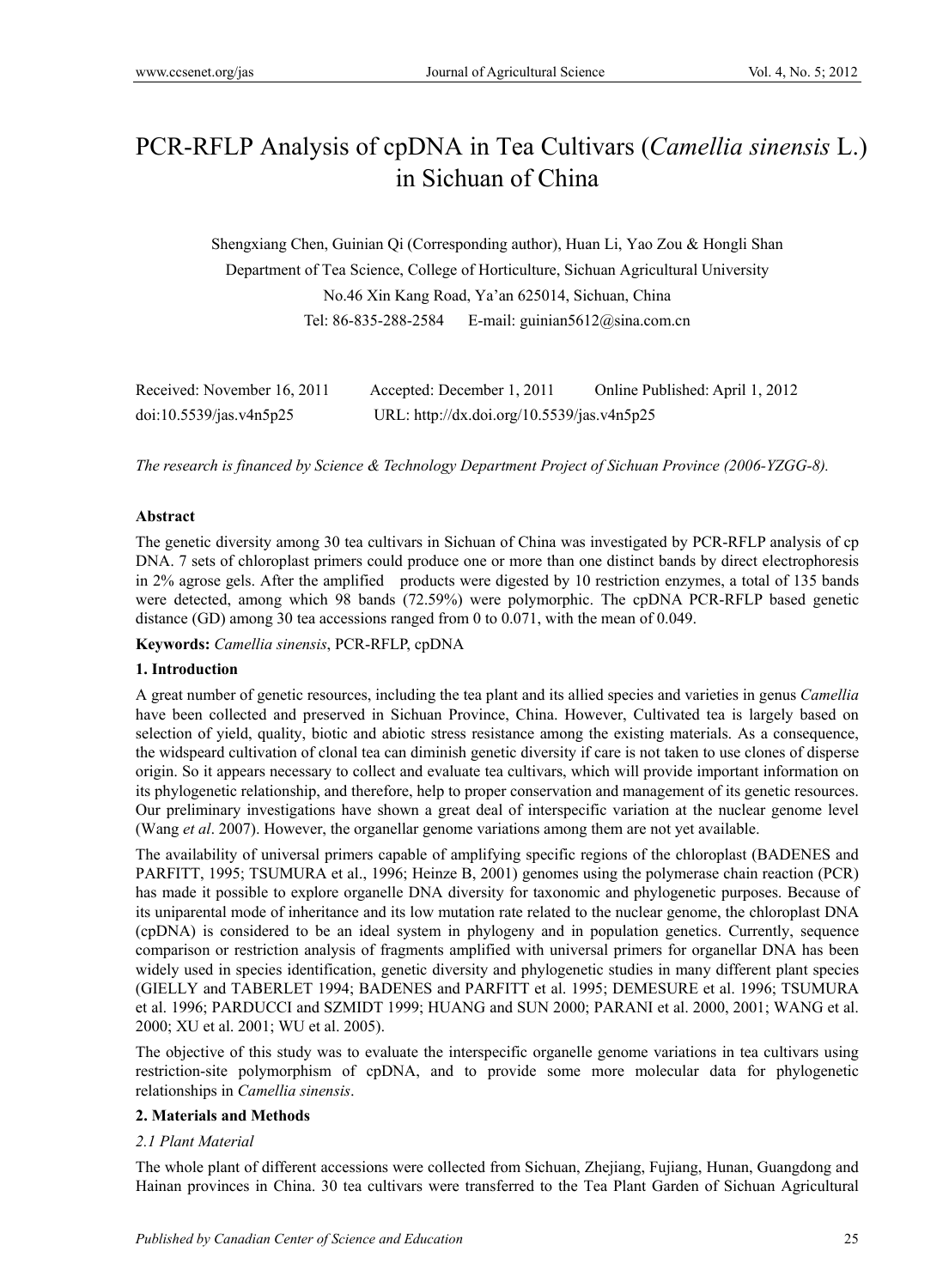University in Ya'an of Sichuan province, China. The accession numbers, origins and chromosome numbers are presented in Table 1.

# *2.2 DNA Extraction*

Total genomic DNA was extracted from young leaves following the procedure of CTAB described by Huang (2003) with minor modifications.

# *2.3 RCR-RFLP Analysis*

Seven sets of chloroplast primers were chosen for this investigation. Primer sequences are listed in Table 2. All the primers were synthesized by Shanghai Bioengineering Company. PCR amplification was performed in a  $25\mu$ L reaction volume, containing 100ng template DNA, 0.2mmolL<sup>-1</sup> dNTPs, 1.5 mmol L<sup>-1</sup> MgCl<sub>2</sub>, 50ng primer, 1×PCR buffer and 3U Taq DNA polymerase, covered with a drop of mineral oil. Amplification was performed in a PTC-220 Thermalcycler. Initial denaturation was for 3 min at 94℃, followed by 40 cycles of 1 min at 94℃, 1 min at 55℃, 3 min at 72℃ and a 10 min final extension step at 72℃. The success of each PCR reaction was verified by electrophoresis of 2l of the reaction products on 2% agarose gels in 1×TAE buffer and stained with ethidium bromide. The PCR-amplified DNA fragments were digested with the restriction endonucleases *Hinf* Ⅰ, *Hae*  $\text{III}$ , *Hind*  $\text{III}$ , *Taq*  $\text{I}$ , *Msp*  $\text{I}$ , *EcoR*  $\text{I}$ , *Ssp*  $\text{I}$ , *Rsa*  $\text{I}$ , *Xba*  $\text{I}$ , *or EcoR*  $\text{V}$  at 37°C for 6 h. The digested DNA fragments were separated by electrophoresis on  $2\%$  agarose gels in  $1\times$ TAE and stained with ethidium bromide. Images were photographed, captured using ImageMaster VDS (Amersham PharmaciaBiotech).

#### *2.4 Data Analysis*

The digested DNA fragments were scored by presence (1) or absence (0) for each *C.sinensis* accession. Genetics similarities (GS) between each pair of accessions were estimated using the method of NEI and LI (1979),  $GS=2N_{XY}/(N_X+N_Y)$ ,  $GD=1-GS$ , where  $N_X$  and  $N_Y$  are the numbers of DNA fragments observed in accession X and Y, respectively, and  $N_{XY}$  is the number of fragments shared by both accessions. All procedures were computed with the computer package NTSYS (ROHLF, 1993).

### **3. Results**

# *3.1 PCR-RFLP Polymorphisms*

All seven primers used in the present study successfully amplified the corresponding cpDNA regions in all the tea accession investigated. Digestion of the amplified products with *Hinf* <sup>Ⅰ</sup>, *Hae* III, *Hind* III, *Taq* <sup>1</sup>, *Msp* <sup>1</sup>, *EcoR* Ⅰ, *Ssp* Ⅰ, *Rsa* Ⅰ, *Xba* Ⅰ, or *EcoR* Ⅴ totally detected 135 fragments (Table 3), of which, 98 fragments (72.59%) were polymorphic. Fig. 1A illustrated the example of amplified products with primer trnL-trnF. Fig. 1B showed the digested products of trnL-trnF/Taq I combinations.

#### *3.2 Distances between Tea Cultivars*

The genetic distances (GD) values between 30 tea accessions are presented in Table 4. The GD values among tea accessions varied from 0 to 0.071, with the mean of 0.049. The GD value between Zhe'nong113 and Zhe'nong117, Yingshuang and Jingfeng, Yinghong1 and Yinghong2, Mengshan 9 and Mengshan11 and mengshan23, was found to be the lowest (0). Zhe'nong113 and Zhe'nong117, Yingshuang and Jingfeng have lowest distances. This is because earlier two cultivars were the offspring of the same parents whereas later two have a common ancestral origin. And Yinghong1 and Yinghong2, Mengshan 9 and Mengshan11 and mengshan23, have lowest distances. This may be due to the reason that both the cultivars originated from a single clone (Bai, 2001).

#### **4. Discussion**

Interspecific variation could be detected through restriction analysis of fragments amplified with cpDNA universal primers (ZIEGENHAGEN et al. 1995; PARANI et al. 2001). This study showed that amplification of cpDNA with universal primers, followed by electrophoresis of restricted amplified fragments could reveal the interspecific polymorphism as 72.59%. Our previous study showed that the polymorphism of tea cultivars grown in Sichuan was high as 94.61% at the nuclear genome level (Wang et al. 2007). The genetic Distances (GD) of 30 Sicaun tea cultivara ranged from 0 to 0.071, and averaged at 0.049. That of tea cultivars grown in Sichuan ranged from 0.149 to 0.679, averaging at 0.412 (Wang et al. 2007). These suggested that relatively higher level of genetic polymorphism in tea cultivar could be detected by at the nuclear genome level, whereas relatively lower level genetic polymorphism could be estimated by cpDNA PCR-RFLP markers. This is in agreement with the results of investigations on *Cym bidium* (Gan et al. 2007).The reason why the genetic diversity of this study was lower that we can speculate that the chloroplast DNA (cpDNA) is uniparental mode of inheritance and its low mutation rate related to the nuclear genome in tea cultivars.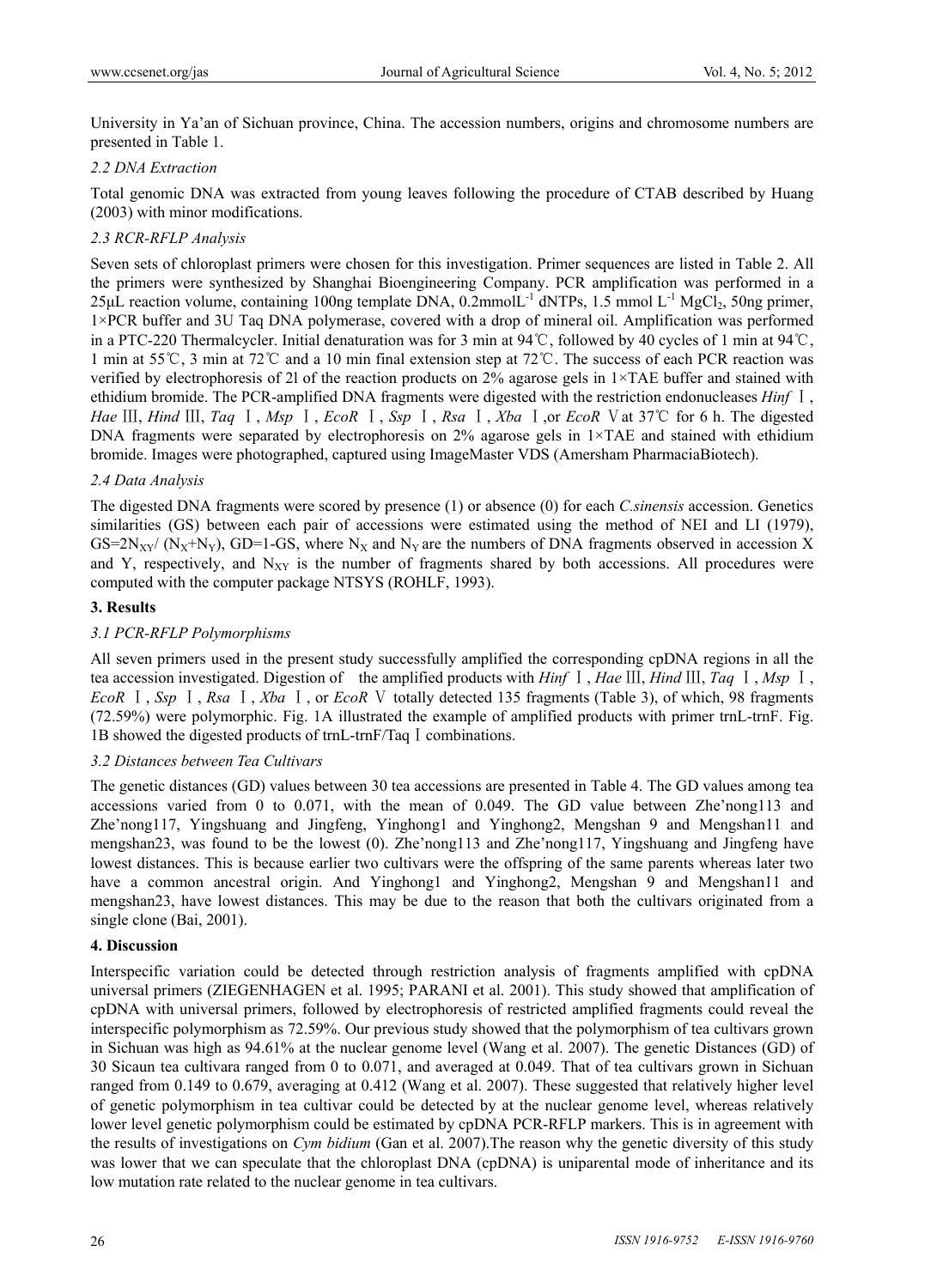### **References**

Badenes, M. L. & Parfitt, D. E. (1995). Phylogenetic relationships of cultivated *Prunus* species from an analysis of chloroplast DNA variation. *Theor. Appl. Genet.*, *90*, 1035-1041. http://dx.doi.org/10.1007/BF00222918

Bai F Y. ( 2001). *China tea varieties*. Shanghai: Shanghai science & technical publishers.

Demesure, B., Comps, B. & Petit, R. J. (1996). Chloroplast DNA phylogeography of the common beech (Fagus sylvatica L.) in Europe. *Evolution, 50*, 2515-2520.

Gan Na, Tan Xianghong, Chen Qibing, et al. (2006). Genetic Diversityin Cymbidium Based on RAPD Markers and PCR-RFLP Analyses of Organellar DNAs. *Acta Horticulturae Sinica,* 33 (2), 349-355.

Gielly, L. & Taberlet, P. (1994). The use of chloroplast DNA to resolve plant phylogenies: noncoding versus *rbc*L sequences. *Mol. Biol. Evol., 11*(5), 769-777.

Huang JA, Huang YH, Luo JW, et al. (2003). Efficient methods for genomic DNA extraction from tea plant. *Journal of Hunan Agricultural University(National Sciences)*, *29* (5), 403-407.

Huang, J. C. & Sun, M. (2000). Genetic diversity and relationships of sweetpotato and its wild relatives in Ipomoea series Batatas (Convolvulaceae) as revealed by inter-simple sequence repeat (ISSR) and restriction analysis of chloroplast DNA. *Theor. Appl. Genet., 100*, 1050-1060. http://dx.doi.org/10.1007/s001220051386

Nei, M. & Li, W. (1979). Mathematical model for studying genetic variation in terms of restriction endonucleases. / *Proc. Natl Acad. Sci. USA, 76*, 5269-5273.

Parducci, L. & Szmidt, A. E. (1999). PCR-RFLP analysis of cpDNA in the genus Abies. *Theor. Appl. Genet., 98*, 802-808. http://dx.doi.org/10.1007/s001220051137

Parani, M., Lakshmi, M., Ziegenhagen, B. et al.( 2000). Molecular phylogeny of mangroves VII. PCR-RFLP of trnS-psbC and rbcL gene regions in 24 mangrove and mangrove-associate species. *Theor. Appl. Genet., 100*, 454-460. http://dx.doi.org/10.1007/s001220050059

Parani, M., Rajesh, K., Lakshmi, M. et al. (2001). Species identification in seven small millet species using polymerase chain reaction-restriction fragment length polymorphism of trn S-psb C gene region. *Genome, 44*, 495-499. http://dx.doi.org/10.1139/gen-44-3-495

Rohlf, F. J. (1993). NTSYS-pc version 1.80. -/ Exeter Software, Setauket, NY.

Taberlet P, Gielly L, Pauto G, Bouvet J (1991). Universal primers for amplification of three non-coding regions of chloroplast DNA. *Plant Mol. Biol.*, *17*(5), 1105-1109. http://dx.doi.org/10.1007/BF00037152

Tsumura, Y., Kawahara, T., Wickneswari, R. et al. (1996). Molecular phylogeny of Dipterocarpaceae in Southeast Asia using RFLP of PCR-amplified chloroplast genes. *Theor. Appl. Genet., 93*, 22-29. http://dx.doi.org/10.1007/BF00225722

Heinze B. (2001). A data base for PCR primers in the chloroplast genome. [Online] Available: http://bfw.ac.at/200/1859.html (July 12-16, 2002)

Wang XP, Ma BT, Qi GN, et al. (2007). RAPD Analysis on the genetic Relationships of Tea Cultivars Grown inSichuan. *Acta Horticuhurae Sinica, 34* (1), 242-244.

Wang, G. Z., Matsuoka, Y. & Tsunewaki, K. (2000). Evolutionary features of chondriome divergence in *Triticum* (wheat) and *Aegilops* shown by RFLP analysis of mitochondrial DNAs. *Theor. Appl. Genet., 100*, 221-231. http://dx.doi.org/10.1007/s001220050030

Wu Wei, Zheng Youliang, Chen Li, et al. (2005). PCR-RFLP analysis of cpDNA and mtDNA in the genus Houttuynia in some areas of China. *Hereditas, 142,* 24-32. http://dx.doi.org/10.1111/j.1601-5223.2005.01704.x

Xu, D. H., Abe, A., Kanazawa, A. et al. (2001). Identification of sequence variations by PCR-RFLP and its application to the evaluation of cpDNA diversity in wild and cultivated soybeans. *Theor. Appl. Genet.*, *102*, 683-688. http://dx.doi.org/10.1007/s001220051697

Ziegenhagen, B., Kormutak, A., Schauerte, M. et al. (1995). Restriction site polymorphism in chloroplast DNA of silver fir (Abies alba Mill.). *For. Genet., 2*, 99-107.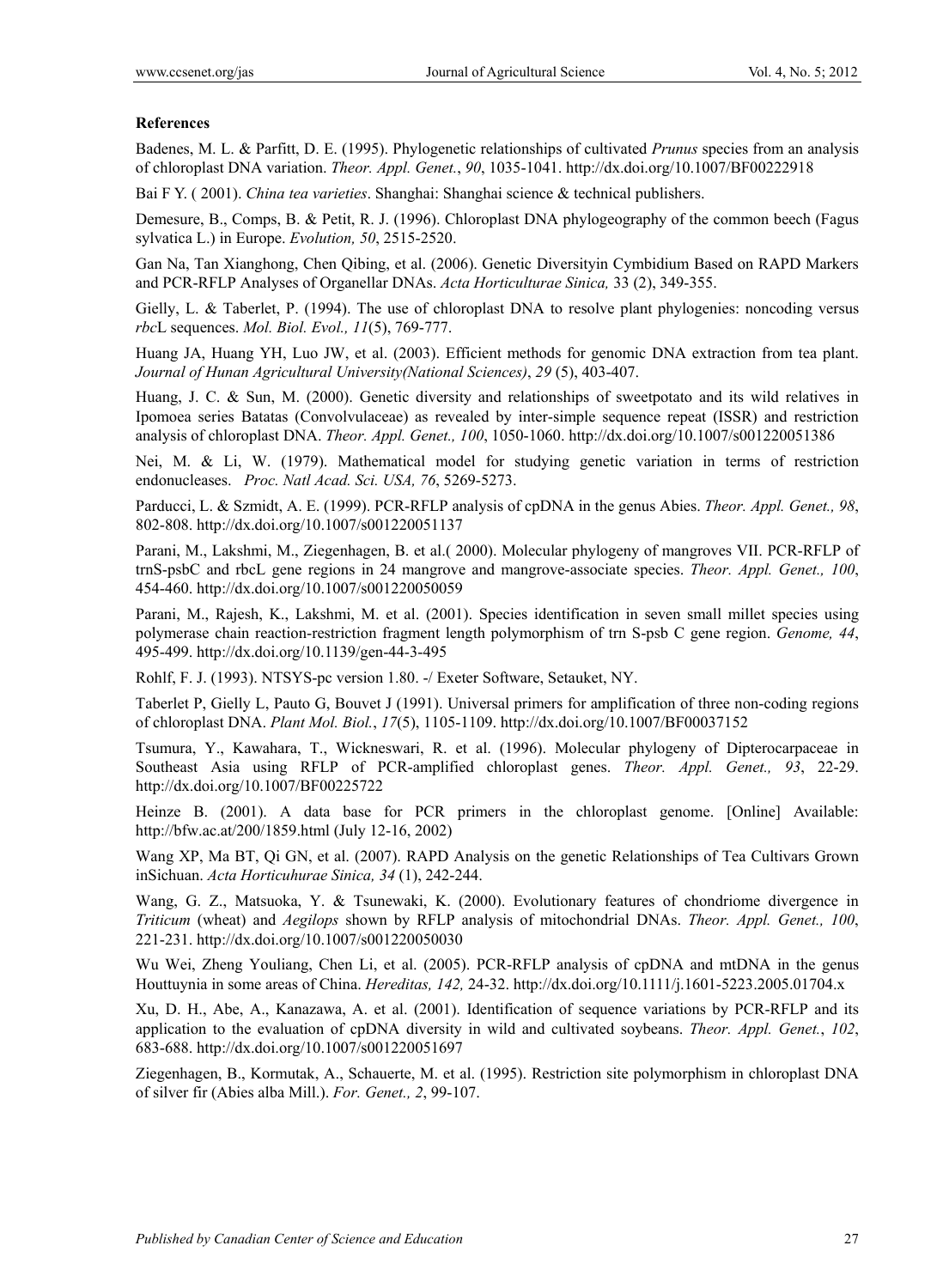| No | <b>Accession Name</b> | species           | source   | N <sub>0</sub> | <b>Accession Name</b> | species           | source          |
|----|-----------------------|-------------------|----------|----------------|-----------------------|-------------------|-----------------|
|    | Mengshan 9            | <i>C.sinensis</i> | Sichuan  | 16             | Fuding                | <i>C.sinensis</i> | Fujiang         |
| 2  | Mengshan 23           | C.sinensis        | Sichuan  | 17             | Yuanxiaocha           | <i>C.sinensis</i> | Fujiang         |
| 3  | Mengshan11            | C.sinensis        | Sichuan  | 18             | Wuniuzao              | <i>C.sinensis</i> | <b>Zhejiang</b> |
| 4  | Longjing 43           | <i>C.sinensis</i> | Zhejiang | 19             | $Zhe'$ nong117        | <i>C.sinensis</i> | Zhejiang        |
| 5  | Yingshuang            | C.sinensis        | Zhejiang | 20             | Donghuzao             | C.sinensis        | Hunan           |
| 6  | Fuxuan 9              | C.sinensis        | Fujiang  | 21             | Zhehedabaicha         | C.sinensis        | Fujiang         |
| 7  | Anjibaicha            | <i>C.sinensis</i> | Zhejiang | 22             | Fujiangshuixian       | <i>C.sinensis</i> | Fujiang         |
| 8  | Chunboly              | <i>C.sinensis</i> | Fujiang  | 23             | Huangyeshuixian       | <i>C.sinensis</i> | Guangdong       |
| 9  | Meizhan               | <i>C.sinensis</i> | Fujiang  | 24             | Shuyong 307           | <i>C.sinensis</i> | Sichuan         |
| 10 | Zhuyeqi               | C.sinensis        | Hunan    | 25             | Jingfeng              | <i>C.sinensis</i> | Fujian          |
| 11 | Fudingdahaocha        | <i>C.sinensis</i> | Fujiang  | 26             | Yinghong 1            | <i>C.sinensis</i> | Guangdong       |
| 12 | Juhuachun             | C.sinensis        | Zhejiang | 27             | Yinghong 2            | <i>C.sinensis</i> | Guangdong       |
| 13 | Longjingchangye       | <i>C.sinensis</i> | Zhejiang | 28             | Qianmei 303           | <i>C.sinensis</i> | Guizhong        |
| 14 | Zhe'nong 113          | <i>C.sinensis</i> | Zhejiang | 29             | Qianmei 419           | <i>C.sinensis</i> | Guizhong        |
| 15 | Pingyangtezao         | C.sinensis        | Zhejiang | 30             | Hainandaye            | <i>C.sinensis</i> | Hannan          |

Table 1. The accession name and source of tea cultivars

Table 2. DNA sequence and type of the primer pairs used in the present study

| Prime rpair      | Sequence                   | type  | References      |
|------------------|----------------------------|-------|-----------------|
|                  | 5'-CGAAATCGGTAGACGCTACG-3' |       | TABERLET et al. |
| $trnL-trnF$      | 5'-ATTTGAACTGGTGACACGAG-3' | cpDNA | 1991            |
|                  | 5'-CATTACAAATGCGATGCTCT-3' |       | TABERLET et al. |
| $trnT-trnL$      | 5'-TCTACCGATTTCGCCATATC-3' | cpDNA | 1991            |
|                  | 5'-ACCAATTGAACTACAATCCC-3' |       | DEMESURE et al. |
| $trn$ D- $trn$ T | 5'-CTACCACTGAGTTAAAAGGG-3' | cpDNA | 1995            |
|                  | 5'-ACGGGAATTGAACCCGCGCA-3' |       | DEMESURE et al. |
| $trnH-trnK$      | 5'-CCGACTAGTTCCGGGTTCGA-3' | cpDNA | 1995            |
|                  | 5'-GAGAGAGAGGGATTCGAACC-3' |       | DEMESURE et al. |
| $trnS-trnfM$     | 5'-CATAACCTTGAGGTCACGGG-3' | cpDNA | 1995            |
|                  | 5'-TGTCACCAAAAACAGAGACT-3' |       | PARANI et al.   |
| rbcl.            | 5'-TTCCATACTTCACAAGCAGC-3' | cpDNA | 2000            |
|                  | 5'-GGTTCGAATCCCTCTCTCTC-3' |       | PARANI et al.   |
| $trnS-psbC$      | 5'-GGTCGTGACCAAGAAACCAC-3' | cpDNA | 2000            |

Table 3. Amplified and digested DNA fragments of 30 tea accessions based on PCR-RFLP technology

| Enzyme             | $Hint$ $\overline{I}$ |                | $Hae$ <sup>III</sup> |                | $Hind$ III     |                | Taq I          |          | Msp <sub>1</sub> |                | EcoR I |              | Ssp I          |                | Rsa I          |              | $Xba$ I        |    | EcoR <sub>V</sub> |                |  |
|--------------------|-----------------------|----------------|----------------------|----------------|----------------|----------------|----------------|----------|------------------|----------------|--------|--------------|----------------|----------------|----------------|--------------|----------------|----|-------------------|----------------|--|
| Primer             | TF                    | PF             | TF                   | PF             | TF             | PF             | TF             | PF       | <b>TF</b>        | PF             | TF     | PF           | TF             | PF             | <b>TF</b>      | PF           | TF             | PF | TF                | PF             |  |
| $trnL$ - $trnF$    | 4                     | 4              | $\overline{2}$       |                |                |                | 5              | 5        |                  | $\overline{0}$ | 2      |              | 5              | 4              | $\overline{4}$ | 4            | 4              | 3  | 3                 | 3              |  |
| $trnT-trnL$        |                       |                |                      |                | $\overline{2}$ |                |                |          | $\overline{2}$   |                |        |              |                |                |                |              |                |    |                   | $\theta$       |  |
| $trnD-trnT$        | 3                     | $\overline{2}$ |                      |                |                |                |                | $\theta$ |                  |                |        | $\mathbf{0}$ |                |                |                |              |                |    |                   |                |  |
| $trnH-trnK$        | 5                     | 3              | $\overline{2}$       | 2              |                |                |                | $\theta$ |                  |                |        | $\mathbf{0}$ | $\overline{2}$ |                |                |              | 4              | 3  |                   |                |  |
| $trnS-trnfM$       | 3                     | 3              | 2                    | 2              | 1              |                |                |          |                  | $\mathbf{0}$   |        | $\mathbf{0}$ | $\overline{2}$ | $\overline{2}$ |                |              | 5              | 4  |                   | $\Omega$       |  |
| rbcL               | 6                     | 5              | 3                    | 2              | 1              |                | $\overline{2}$ |          | 3                |                |        |              | 6              | 3              | 5              | 5            | $\overline{7}$ | 4  | 6                 | $\overline{4}$ |  |
| $\text{trnS-psbC}$ | 4                     | 4              | $\overline{c}$       | $\overline{2}$ | $\overline{2}$ | $\overline{2}$ |                |          | $\overline{c}$   |                |        |              | $\overline{4}$ | 4              |                | $\mathbf{0}$ |                |    | $\overline{2}$    |                |  |

Note: TF:Total fragments;PF :Polymorphic fragments.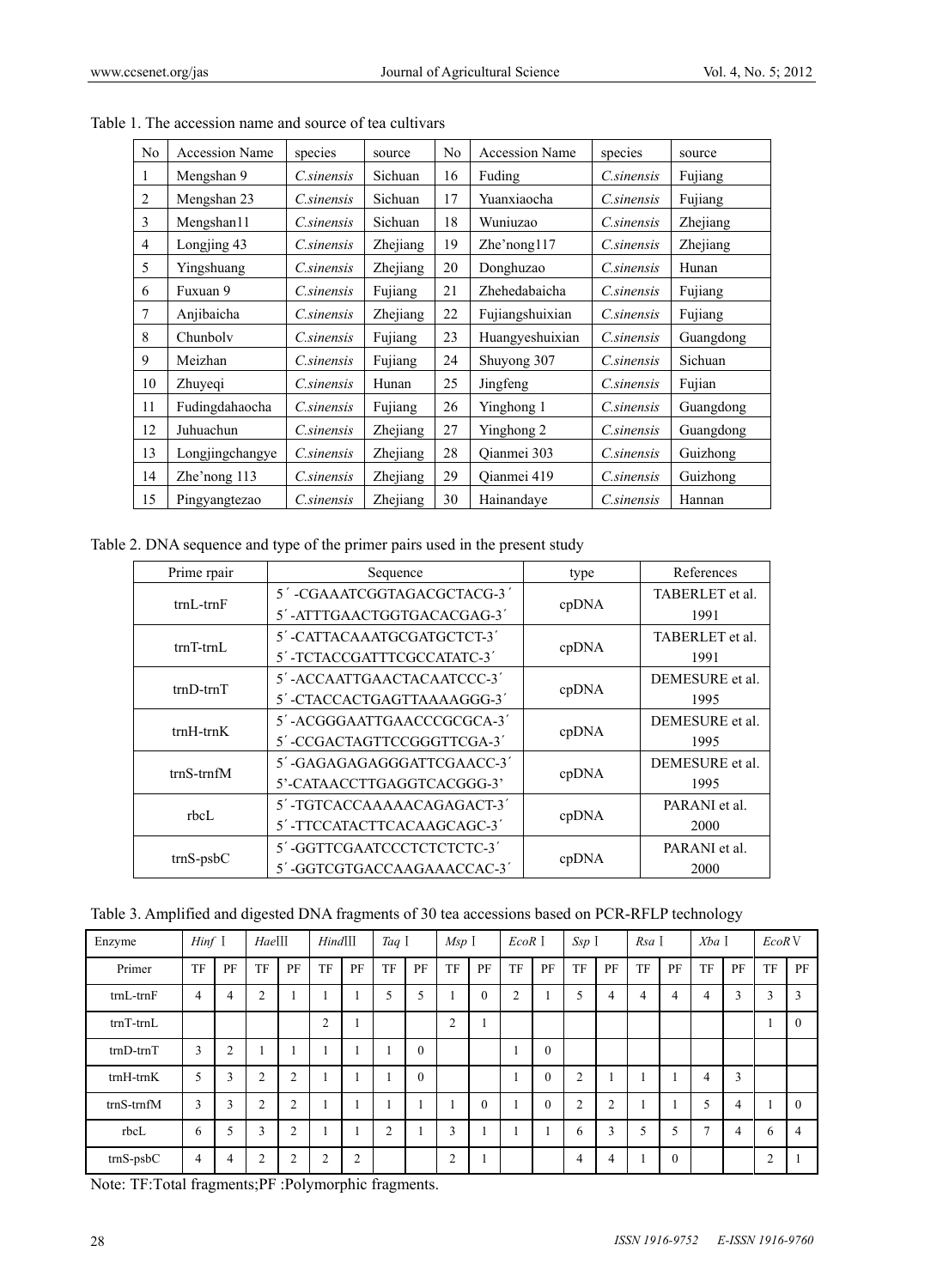| я                        |      |                            |          |                      |              |           |                          |             |                         |              |          |       |            |      |                       |             |             |              |                        |             |                 |                            |         |            |                         |                 |             |                |                            | 0000        |
|--------------------------|------|----------------------------|----------|----------------------|--------------|-----------|--------------------------|-------------|-------------------------|--------------|----------|-------|------------|------|-----------------------|-------------|-------------|--------------|------------------------|-------------|-----------------|----------------------------|---------|------------|-------------------------|-----------------|-------------|----------------|----------------------------|-------------|
| B                        |      |                            |          |                      |              |           |                          |             |                         |              |          |       |            |      |                       |             |             |              |                        |             |                 |                            |         |            |                         |                 |             |                | 000                        | $0002$      |
| æ                        |      |                            |          |                      |              |           |                          |             |                         |              |          |       |            |      |                       |             |             |              |                        |             |                 |                            |         |            |                         |                 |             | acoo           | 8                          | 0085        |
| u                        |      |                            |          |                      |              |           |                          |             |                         |              |          |       |            |      |                       |             |             |              |                        |             |                 |                            |         |            |                         |                 | 8000        | 0041           | 0048                       | œo          |
| æ                        |      |                            |          |                      |              |           |                          |             |                         |              |          |       |            |      |                       |             |             |              |                        |             |                 |                            |         |            |                         | $0000$          | 0000        | $\overline{a}$ | 0.048                      | 003         |
| ĸ                        |      |                            |          |                      |              |           |                          |             |                         |              |          |       |            |      |                       |             |             |              |                        |             |                 |                            |         |            | 8                       | 0002            | 002         | 0002           | 0085                       | 884         |
| ¥,                       |      |                            |          |                      |              |           |                          |             |                         |              |          |       |            |      |                       |             |             |              |                        |             |                 |                            |         | 000        | 0008                    | 0000            | 0000        | $00\Omega$     | 0025                       | 008         |
| a                        |      |                            |          |                      |              |           |                          |             |                         |              |          |       |            |      |                       |             |             |              |                        |             |                 |                            | 0000    | \$         | 0063                    | 0061            | 0051        | 0052           | 0000                       | $000\,$     |
| и                        |      |                            |          |                      |              |           |                          |             |                         |              |          |       |            |      |                       |             |             |              |                        |             |                 | $\mathfrak{a}\mathfrak{a}$ | 0066    | <b>COD</b> | ğ                       | 0066            | 00%         | $008$          | $\mathfrak{a}\mathfrak{w}$ | $00\Omega$  |
| ű                        |      |                            |          |                      |              |           |                          |             |                         |              |          |       |            |      |                       |             |             |              |                        |             | 0000            | 0063                       | 0055    | 0065       | 880                     | $rac{8}{2}$     | <b>OOSB</b> | 0088           | 6000                       | $rac{1}{2}$ |
| æ                        |      |                            |          |                      |              |           |                          |             |                         |              |          |       |            |      |                       |             |             |              |                        |             | 0051            | 0088                       | 00%     | $0057$     | 88                      | 0034            | 0034        | 0042           | 0000                       | 800         |
| $\mathbf{Q}$             |      |                            |          |                      |              |           |                          |             |                         |              |          |       |            |      |                       |             |             |              | 0000                   | 003         | 0047            | 0061                       | 0066    | 000        | 800                     | 0000            | 0000        | $0067\,$       | 0057                       | 000         |
| 18                       |      |                            |          |                      |              |           |                          |             |                         |              |          |       |            |      |                       |             |             | œœ           | 8                      | 000         | 0002            | 0068                       | 0008    | 0008       | GOO                     | 0009            | 6000        | 0066           | 0048                       | 0008        |
| IJ                       |      |                            |          |                      |              |           |                          |             |                         |              |          |       |            |      |                       |             | $_{000}$    | <b>GRO</b>   | 0038                   | 0066        | $_{\text{000}}$ | 003                        | $0066$  | 880        | 880                     | 000             | 880         | 0065           | 005                        | 88          |
| 9                        |      |                            |          |                      |              |           |                          |             |                         |              |          |       |            |      |                       | 0000        | 0035        | 0048         | $000$                  | 0261        | 0034            | 0000                       | $0088$  | 0006       | $\overline{a}$          | 6               | 009         | $0002$         | 8                          | 0061        |
| 75                       |      |                            |          |                      |              |           |                          |             |                         |              |          |       |            |      | 8                     | <b>OOBS</b> | 0002        | 0042         | 880                    | 0054        | 880             | 0066                       | $0057$  | 0066       | 0002                    | 0061            | 0061        | 0064           | 000                        | 0000        |
| Ħ,                       |      |                            |          |                      |              |           |                          |             |                         |              |          |       |            | 000  | <b>GKO</b>            | $003$       | 0067        | 0064         | 000                    | 003         | 00H7            | <b>ODSI</b>                | 0066    | 0063       | 600                     | 0000            | 0060        | $0057$         | 000                        | 000         |
| IJ                       |      |                            |          |                      |              |           |                          |             |                         |              |          |       | $_{0000}$  | 000  | OOBS                  | 0043        | <b>BOO</b>  | œ            | 0002                   | 6000        | 0038            | <b>GRO</b>                 | 0064    | 0057       | 880                     | Š               | 0064        | $0066$         | 0051                       | 002         |
| 5                        |      |                            |          |                      |              |           |                          |             |                         |              |          | 0000  | 0018       | 0054 | 0051                  | 0045        | 0063        | 0008         | 0054                   | $rac{1}{2}$ | 0051            | <b>OOSS</b>                | 0064    | <b>GKO</b> | 00048                   | 0000            | 0000        | 6000           | 0045                       | 0055        |
| $\equiv$                 |      |                            |          |                      |              |           |                          |             |                         |              | $\sin$   | 0066  | 0041       | 000  | 004S                  | $rac{1}{2}$ | 002         | 0045         | 000                    | 0061        | 005             | 0066                       | 0002    | $000$      | 0000                    | 800             | $0063$      | 0066           | $0068$                     | 006         |
| $\mathrel{\mathsf{e}}$   |      |                            |          |                      |              |           |                          |             |                         | 000          | 006      | 0.048 | Ø.         | 0065 | $\frac{3}{2}$         | 8           | $rac{1}{2}$ | Đ            | <b>QOS</b>             | QBS         | 0060            | GCO                        | exo     | Ø.         | 8                       | OB <sub>9</sub> | 009         | <b>QBS</b>     | QC54                       | 005         |
| $\circ$                  |      |                            |          |                      |              |           |                          |             | $000$                   | 0002         | $008$    | 0049  | $\epsilon$ | 0048 | 300                   | 008         | $rac{1}{2}$ | 0047         | OOKS                   | 0002        | 0000            | $0068$                     | $003\,$ | 008        | $\overline{8}$          | 0002            | 0002        | 005            | 0051                       | $002$       |
| $\infty$                 |      |                            |          |                      |              |           |                          | 0000        | <b>B00</b>              | 0008         | $000\,$  | 0006  | 0005       | 600  | 600                   | 0002        | 0038        | 0006         | 0031                   | 800         | $rac{1}{2}$     | 880                        | 884     | 0007       | 600                     | 0002            | $rac{1}{2}$ | $0007$         | 0088                       | 88          |
| $\overline{\phantom{a}}$ |      |                            |          |                      |              |           | 0000                     | <b>CHOO</b> | 0046                    | 0008         | 0000     | 0050  | 0000       | 0002 | $\overline{\text{8}}$ | 0046        | 000         | 6000         | $000\,$                | 005         | $\overline{4}$  | 009                        | 0002    | $000$      | $\overline{\mathbf{g}}$ | 0061            | 0061        | $0008$         | 000                        | 002         |
| $\bullet$                |      |                            |          |                      |              | 0000      | 0044                     | 0000        | $60\%$                  | 0007         | 0041     | 0000  | CB00       | 9800 | 000                   | 0037        | <b>CKKO</b> | 0000         | 0006                   | 0048        | 0034            | 0002                       | 0088    | 000        | 097                     | 0007            | 0057        | 0006           | 0048                       | 600         |
| s                        |      |                            |          |                      | $_{\rm 000}$ | CR00      | 0051                     | 6000        | $600\,$                 | 0000         | 0000     | 0048  | 0000       | 0000 | 330                   | <b>IROO</b> | 000         | 8900         | 0000                   | 88          | 8000            | 0065                       | $0063$  | $0007$     | $\mathbf{g}$            | 0002            | 002         | 8              | 0065                       | 88          |
| 4                        |      |                            |          | 0000                 | 800          | 0063      | 0044                     | 8000        | (000)                   | 0065         | 0000     | 0063  | 0006       | 6600 | 380                   | 0047        | 0006        | 0045         | 600                    | $0061$      | 0000            | 0064                       | 0065    | 0051       | 88                      | 0008            | 0058        | 0000           | 0051                       | 0061        |
| 3                        |      |                            | 8        | 000KG                | $0008$       | 0063      | 0007                     | 0045        | <b>E</b>                | 0055         | $0008$   | 0042  | 880        | 000  | æ                     | 0044        | 0047        | 0056         | $\mathbf{\mathcal{G}}$ | 880         | 0045            | 0066                       | 0006    | 000        | 8000                    | 8900            | 0065        | 6000           | $000\,$                    | 8           |
| 2                        |      | 000                        | 000      | OOK                  | $008$        | 005       | $000\,$                  | 0045        | $\overline{a}$          | 0065         | $008$    | 0042  | 800        | 0000 | <b>9800</b>           | 0044        | <b>CROO</b> | 00%          | 000                    | 00G         | 0045            | 0066                       | 0006    | LEDO       | $008$                   | <b>ano</b>      | 0055        | 6400           | 0007                       | $600$       |
| $\overline{a}$           | 0000 | $^{\rm 60}$                | $000$    | 00M6                 | $008$        | 0063      | $000\,$                  | 0045        | $\overline{\mathbf{g}}$ | 0065         | 0068     | CRO   | 600        | 0000 | <b>GROD</b>           | 0044        | CRO0        | 00%          | 000                    | 0064        | 0045            | 0066                       | 0066    | 0037       | 8                       | 0065            | 0065        | 0000           | CEO                        | 0051        |
|                          | ÷    | $\boldsymbol{\mathcal{L}}$ | $\omega$ | $\blacktriangledown$ | s            | $\bullet$ | $\overline{\phantom{a}}$ | $\infty$    | $\bullet$               | $\mathbf{r}$ | $\equiv$ | L7    | IJ         | Ħ,   | 51                    | S,          | n           | $\mathbf{R}$ | $\pmb{\mathfrak{D}}$   | S,          | 21              | я                          | n       | Ŕ          | ø,                      | x               | u           | æ              | R.                         | 8           |

# Table 4. The genetic Distances (GD) of 30 tea cultivars